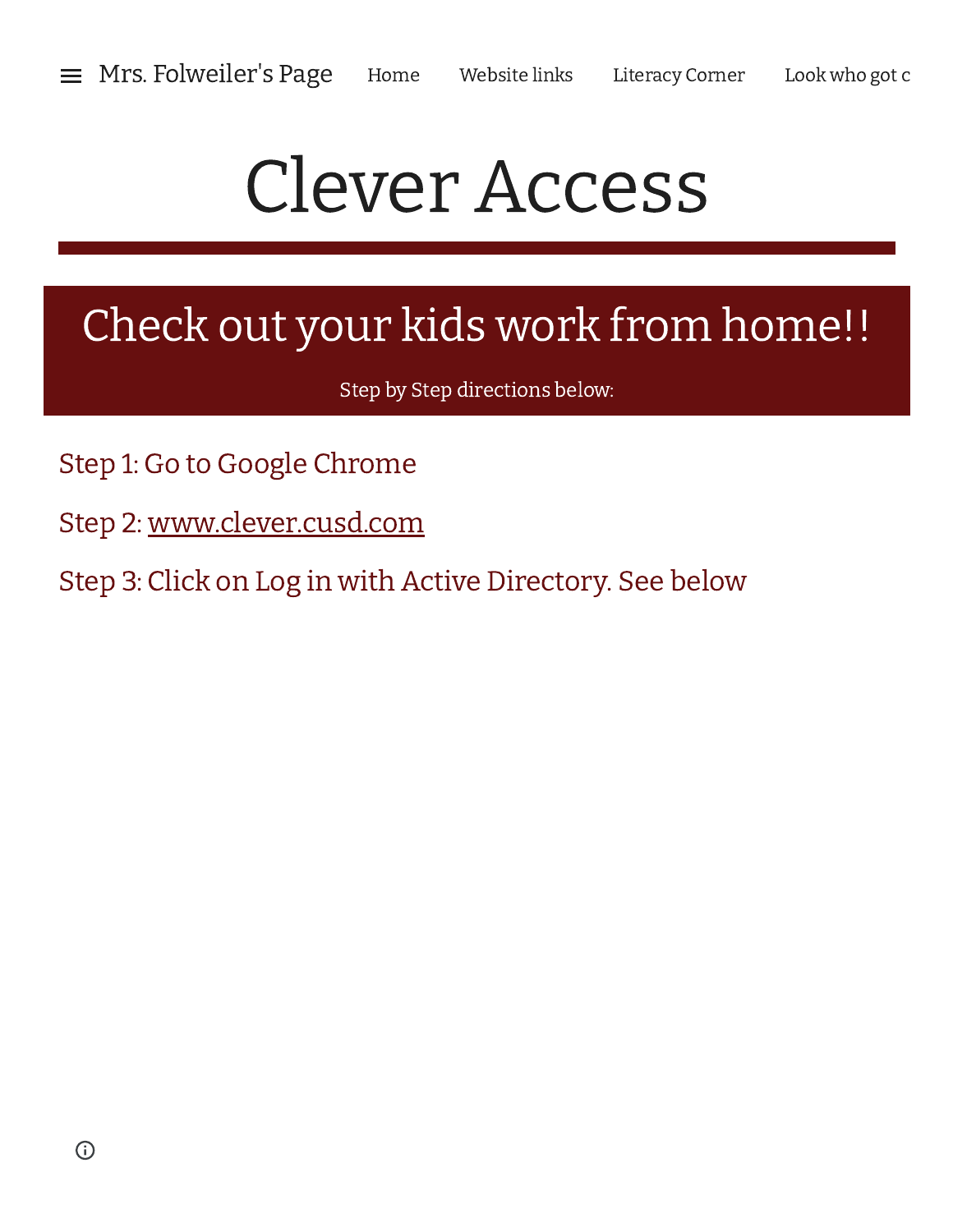

This is what it will look like once you get to Clever. Click on the Log in with Active Directory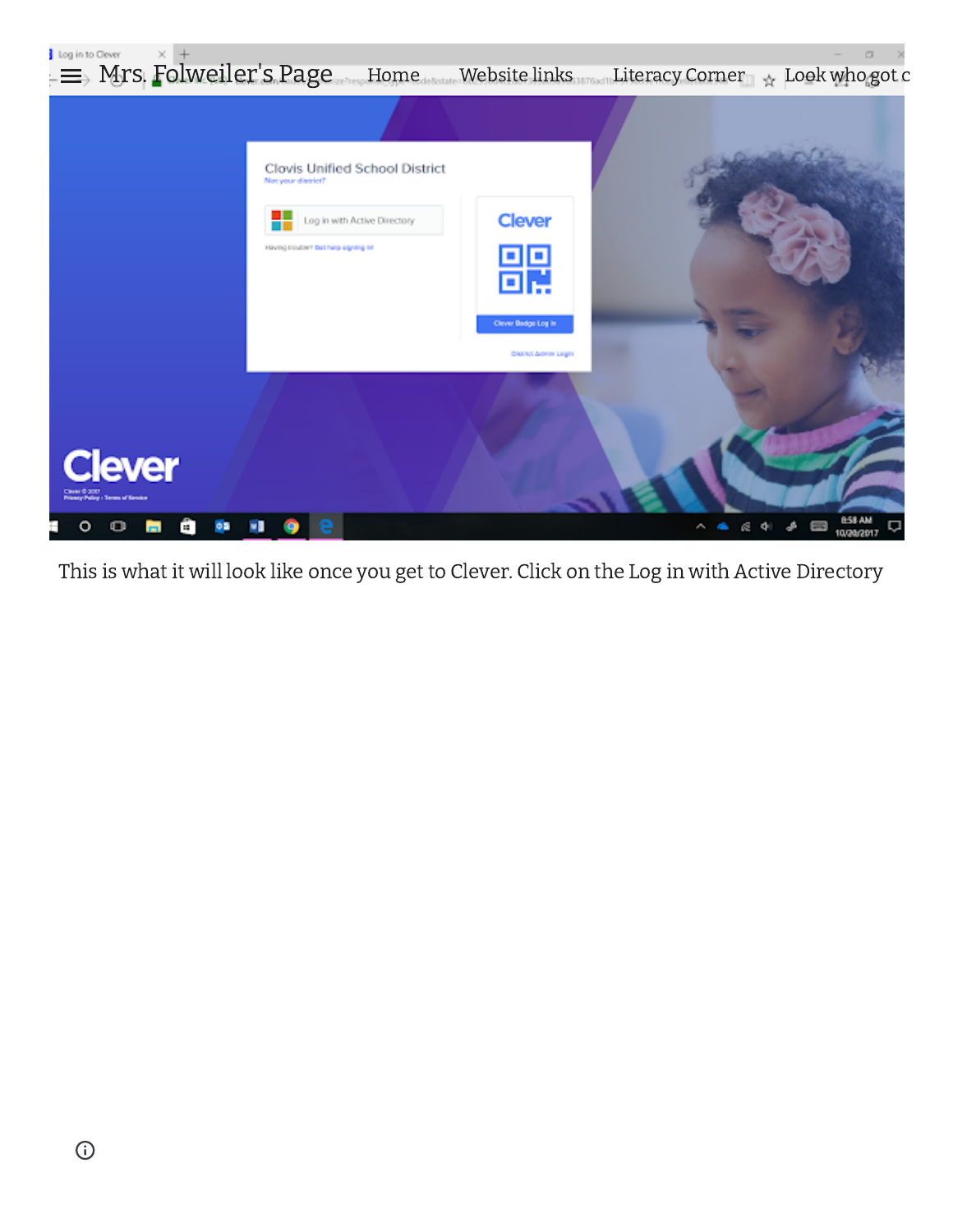

Now because your are activating Clever at home your child will need to log in for the first time.

Username will be there FIRST & LAST NAME WITH NO SPACES followed by 001. See example

## [karifolweiler001@clovisusd.k12.ca.us](mailto:karifolweiler001@clovisusd.k12.ca.us)

Password is the same password they use to log in to the computer at school. It is at least 6 digits.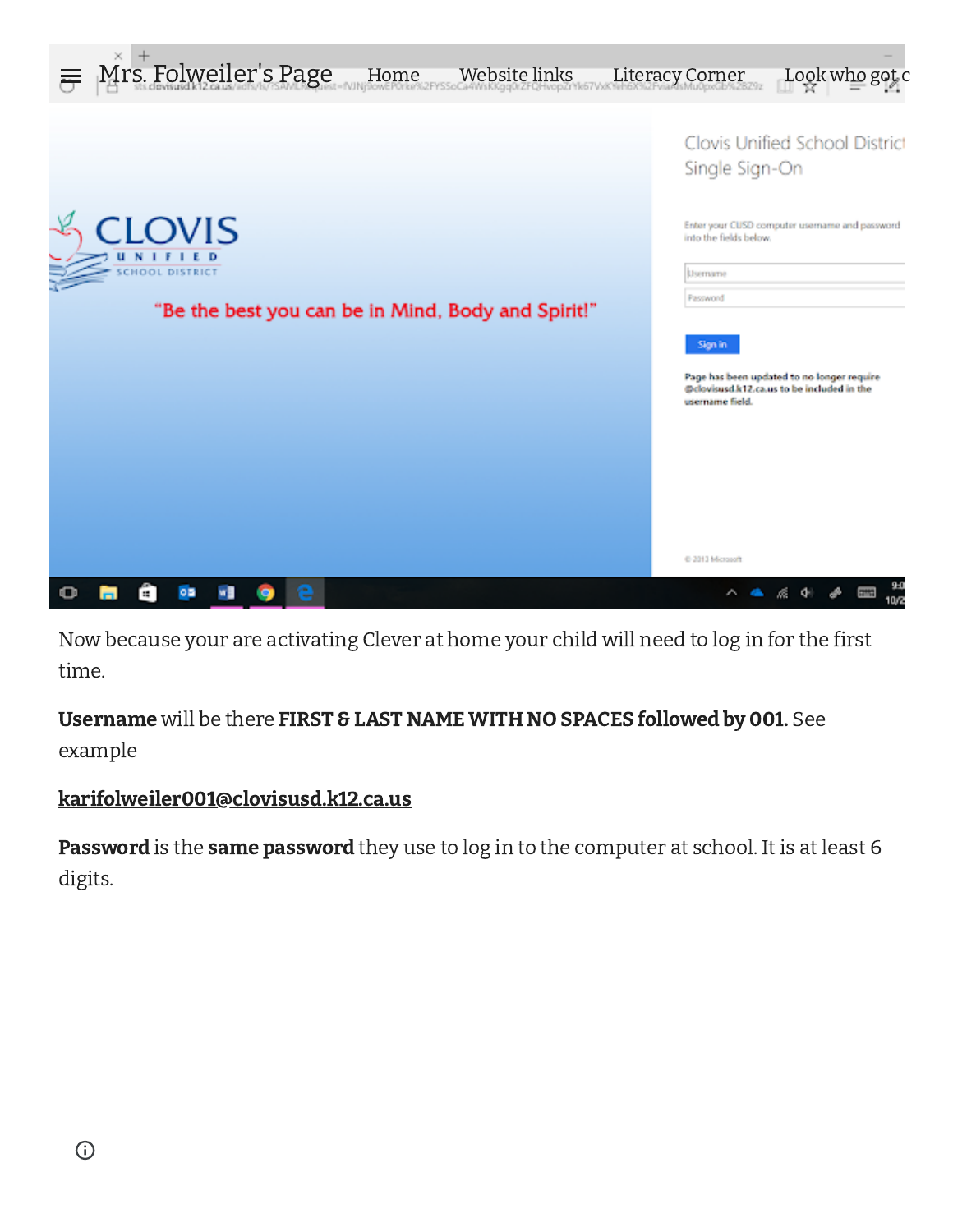

Now Click on the BIG G which is Google Drive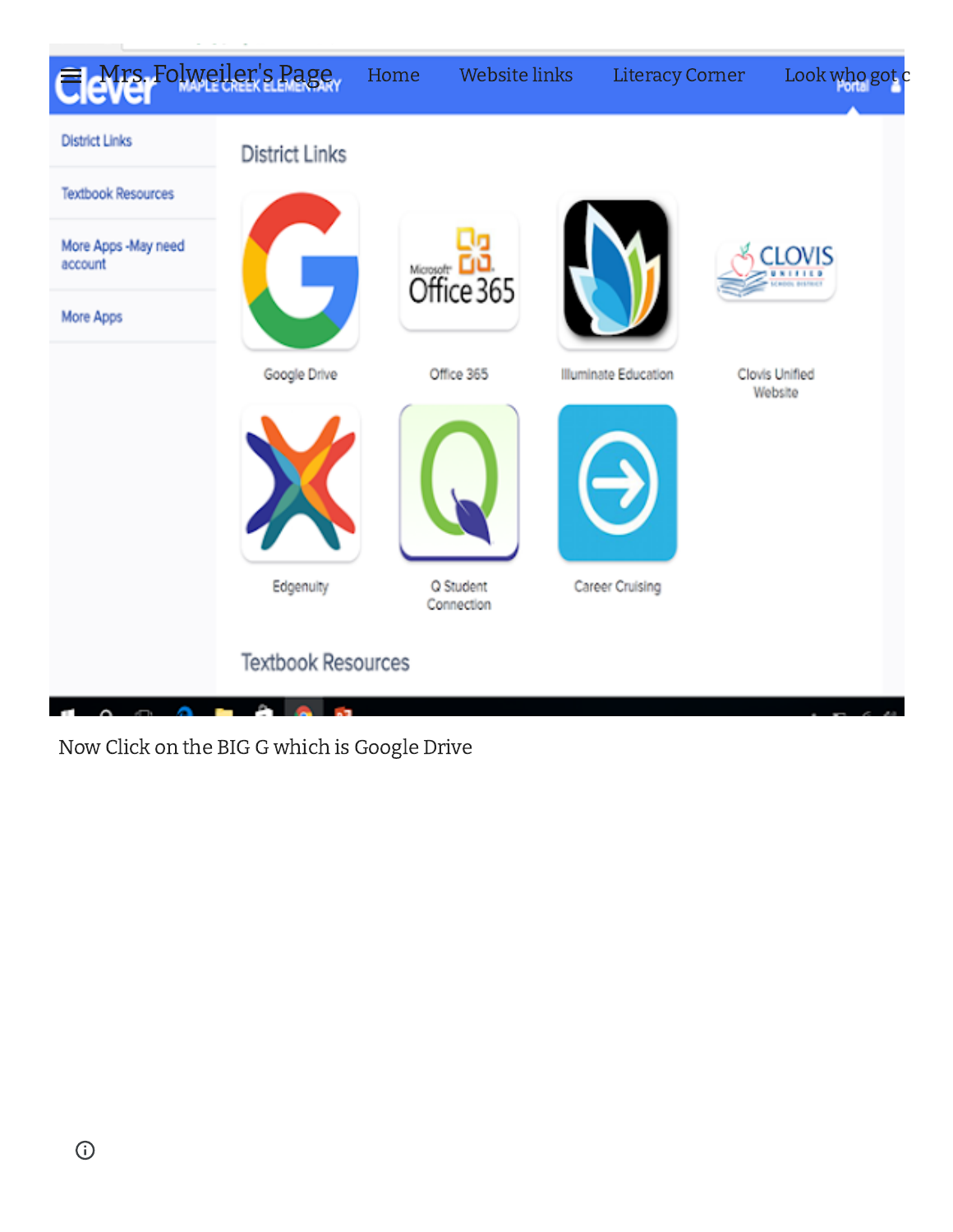|                          | asaroli's Tech4You X (C Kari Folweller - Outlook \ X \ T Mrs. Folweller's Lab<br>$\equiv$ Mrs. Folweiler's Page | Home<br>Website links                                                                                                                                                                                                                                              |                                | $\mathbf{x} \setminus \mathbf{C}$ Grades for Kari Previte: $\mathbb{N} \times \mathbb{N}$ My Drive - Google Drive $\mathbf{x} \setminus \mathbb{N}$<br>Literacy Corner | Θ<br>Look who got c                                                       |                  |
|--------------------------|-----------------------------------------------------------------------------------------------------------------|--------------------------------------------------------------------------------------------------------------------------------------------------------------------------------------------------------------------------------------------------------------------|--------------------------------|------------------------------------------------------------------------------------------------------------------------------------------------------------------------|---------------------------------------------------------------------------|------------------|
| <b>LOVIS</b> Drive       | Search Drive<br>Q                                                                                               |                                                                                                                                                                                                                                                                    |                                |                                                                                                                                                                        | ₩                                                                         | ٥                |
|                          | My Drive -                                                                                                      |                                                                                                                                                                                                                                                                    |                                |                                                                                                                                                                        | 這                                                                         |                  |
| Wy Drive                 | Quick Access                                                                                                    |                                                                                                                                                                                                                                                                    |                                |                                                                                                                                                                        |                                                                           |                  |
| Shared with me<br>tecent | Husky Technology FUN                                                                                            |                                                                                                                                                                                                                                                                    |                                | September's Technology Superstars                                                                                                                                      | Ears<br>Note                                                              | Linga            |
| <b>Soogle Photos</b>     | 団                                                                                                               | <b>The Content</b><br>minum<br>,,,,,,,,,<br><br><br>'n                                                                                                                                                                                                             |                                | ×                                                                                                                                                                      |                                                                           | ø                |
| <b>Starred</b><br>frash  | Mrs. Folweiler's<br>You opened this week                                                                        | Cross Country Times<br>You edited this week                                                                                                                                                                                                                        | Sept Stars<br>You opened today |                                                                                                                                                                        | sample animal project<br>You opened today                                 |                  |
| юI                       | Folders                                                                                                         |                                                                                                                                                                                                                                                                    |                                |                                                                                                                                                                        | Name                                                                      | 办                |
|                          | Classroom                                                                                                       | Lucidchart                                                                                                                                                                                                                                                         |                                |                                                                                                                                                                        |                                                                           |                  |
|                          | Files                                                                                                           |                                                                                                                                                                                                                                                                    |                                |                                                                                                                                                                        |                                                                           |                  |
|                          | sent in North No. 10-500 B.P.                                                                                   | <b>MARK SERVICE</b><br>Back their discussions and activities and<br><b>BANE</b> Compare Bennyllouse Record <sup>ious</sup> and the pro-<br>Mich in Wolfe Anton<br>All .- The be business our programs - to street three<br><b>BAIR</b> FAIR TOA TALTAERATAK/NATION |                                |                                                                                                                                                                        | Larra Carolinas a cilente bol<br>The motion measures<br><b>BASIC BALL</b> |                  |
|                          | <b>OB</b>                                                                                                       |                                                                                                                                                                                                                                                                    |                                | Λ                                                                                                                                                                      | R.<br>÷                                                                   | 832 P<br>10/21/2 |

Now you are in their Drive and have access to all our your students work!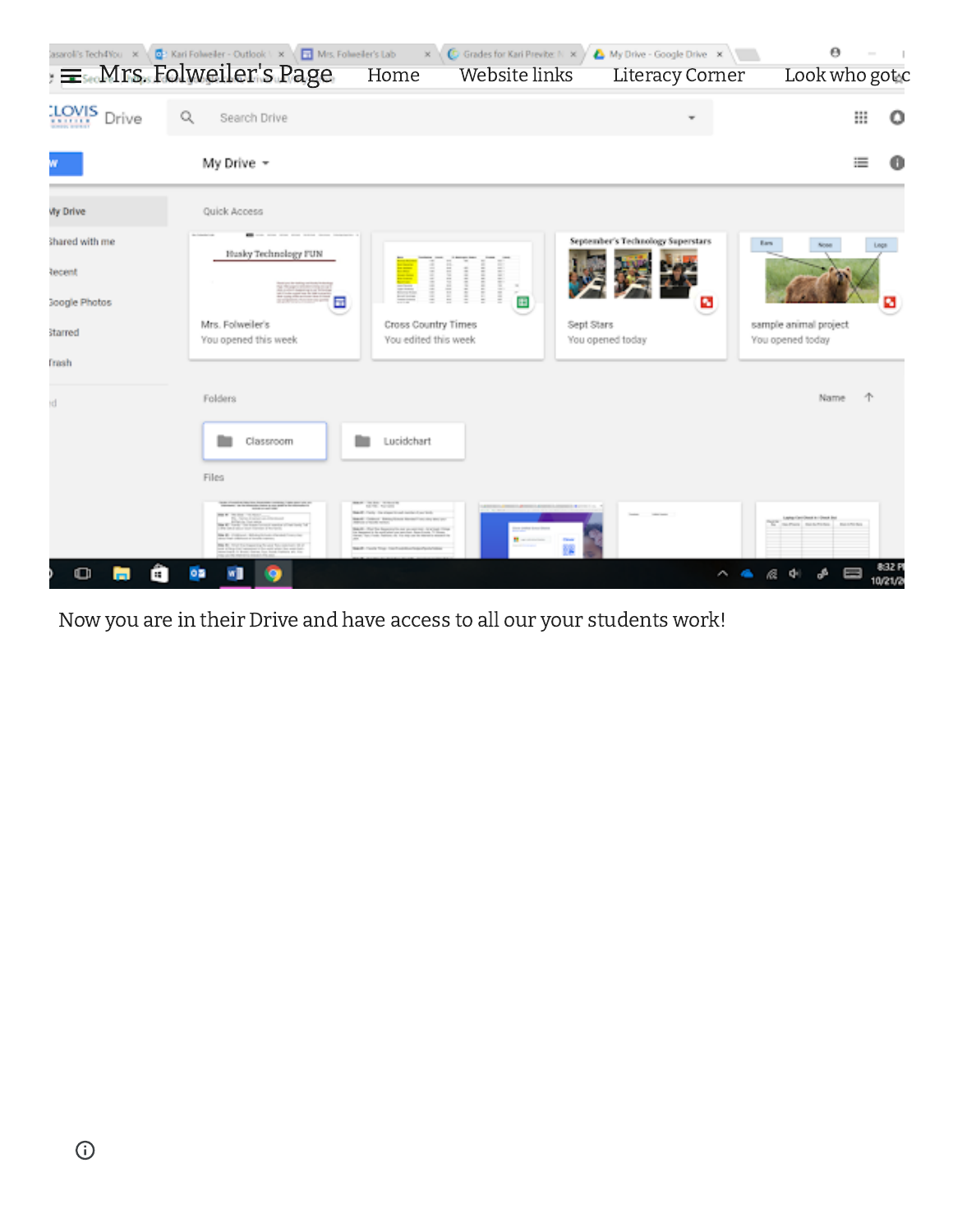Mrs. [Folweiler's](https://sites.google.com/clovisusd.k12.ca.us/mrs-folweilers-page/home) Page [Home](https://sites.google.com/clovisusd.k12.ca.us/mrs-folweilers-page/home) [Website](https://sites.google.com/clovisusd.k12.ca.us/mrs-folweilers-page/website-links) links [Literacy](https://sites.google.com/clovisusd.k12.ca.us/mrs-folweilers-page/literacy-corner) Corner [Look](https://sites.google.com/clovisusd.k12.ca.us/mrs-folweilers-page/look-who-got-caught-reading) [who](https://docs.google.com/file/d/1xt9F14YH6T8uEB-zjsZnfp_m-lGfZwPet9mofZm6Obw/edit) got c  $\equiv$ 

Now click on the waffle. See the symbol the arrow is pointing at? We call it a Waffle to help the children identify it easier.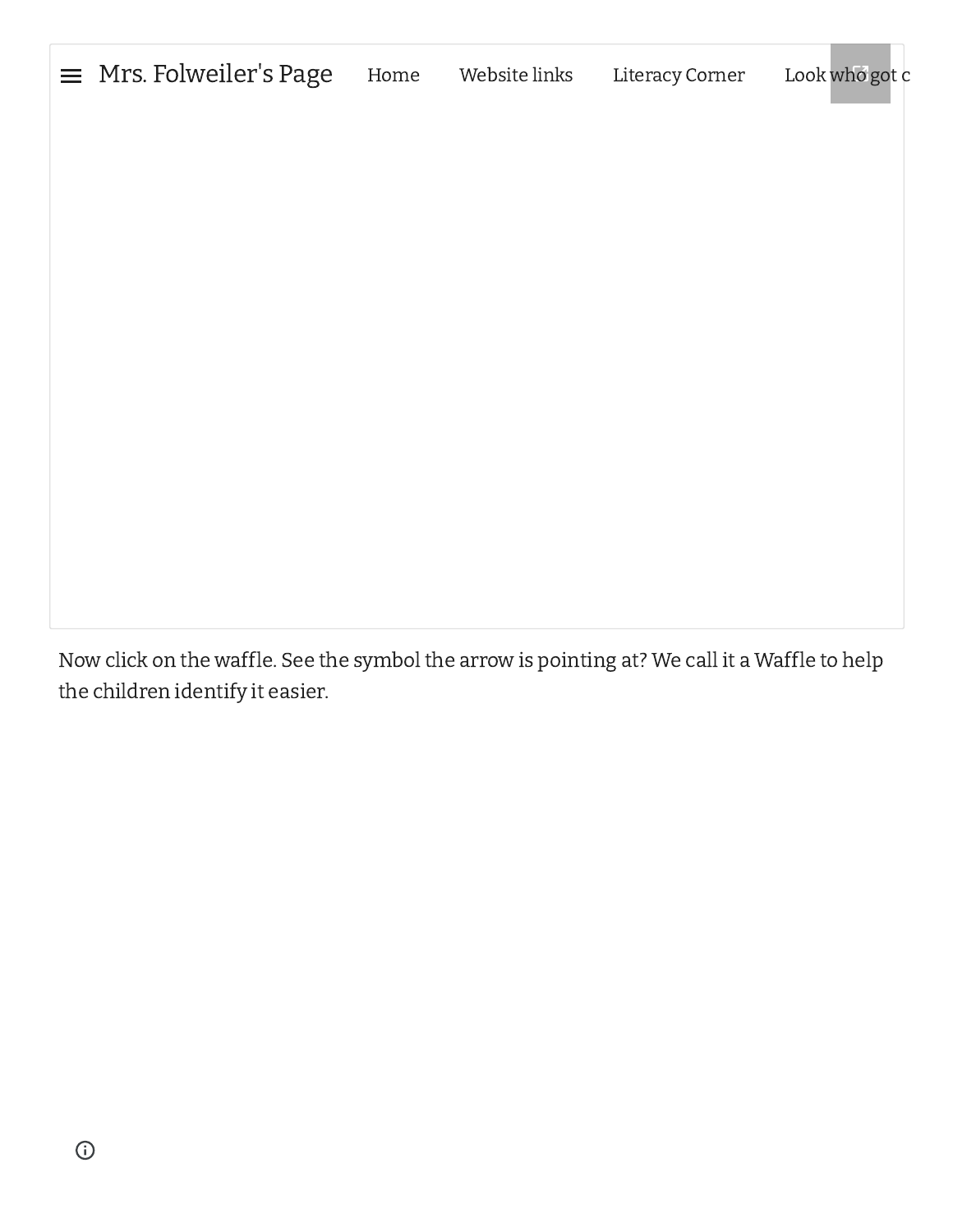| $\equiv$ Mrs. Folweiler's Page | Home | Website links | Literacy Corner | Look who got c |
|--------------------------------|------|---------------|-----------------|----------------|
|                                |      |               |                 |                |
|                                |      |               |                 |                |
|                                |      |               |                 |                |
|                                |      |               |                 |                |
|                                |      |               |                 |                |
|                                |      |               |                 |                |
|                                |      |               |                 |                |

Click on Classroom